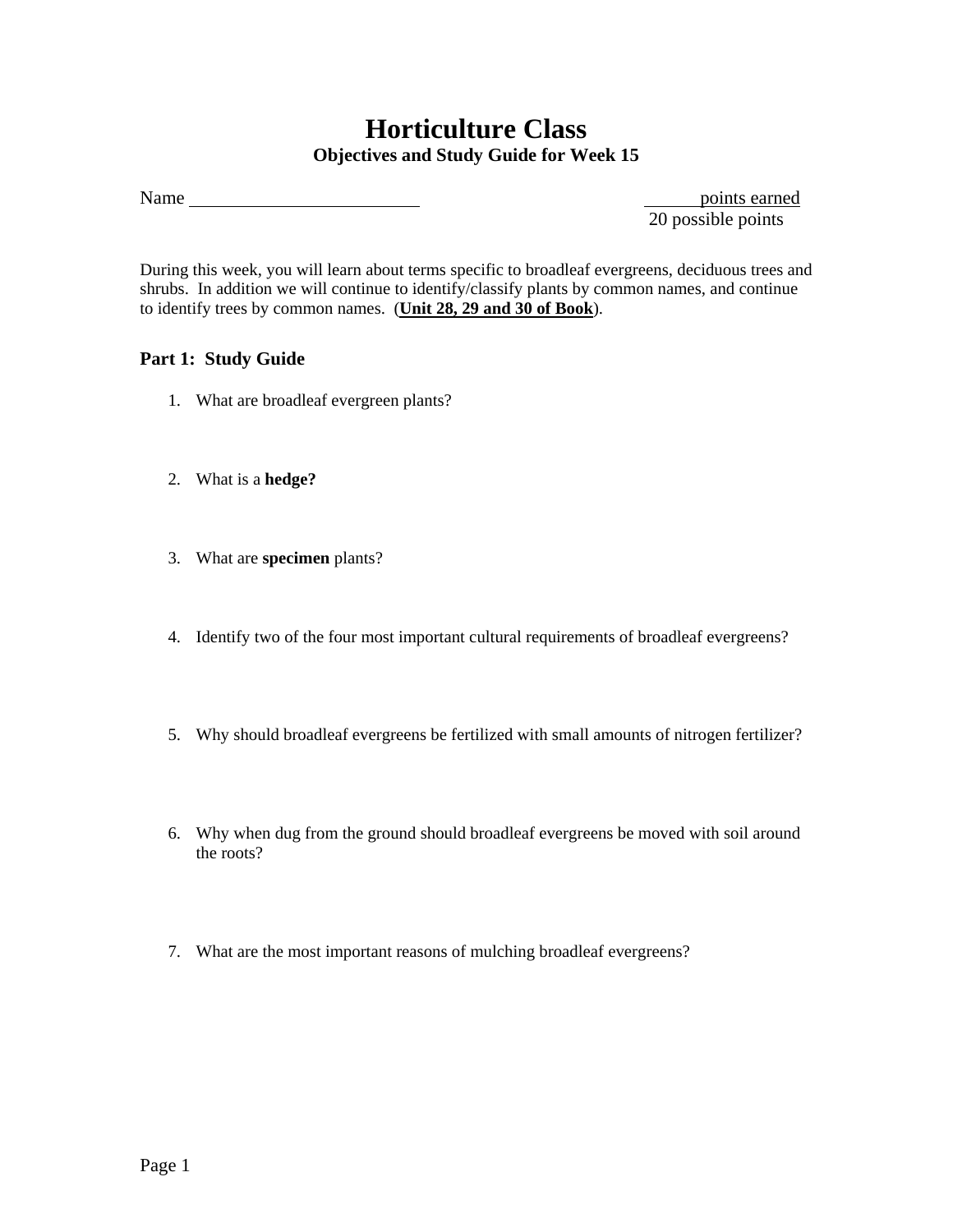- 8. Name two broadleaf evergreens that need high amounts of fertilizer.
- 9. What insecticide can be used on chewing insects that affect broadleaf evergreens?
- 10. What fungicides can be used on fungal diseases of broadleaf evergreens?
- 11. What insecticide(s) can be used to control sucking insects of broadleaf evergreens?
- 12. Which broadleaf evergreen should have no mulch over its roots?
- 13. List four uses of broadleaf evergreens in landscape.
- 14. List two of the four cultural requirements of broadleaf evergreens.
- 15. When planting containerized trees, name the procedure that stops circular root growth and allows roots to make their growth into the soil.
- 16. Name two substances that can be used to control insects and mites on broadleaf evergreens.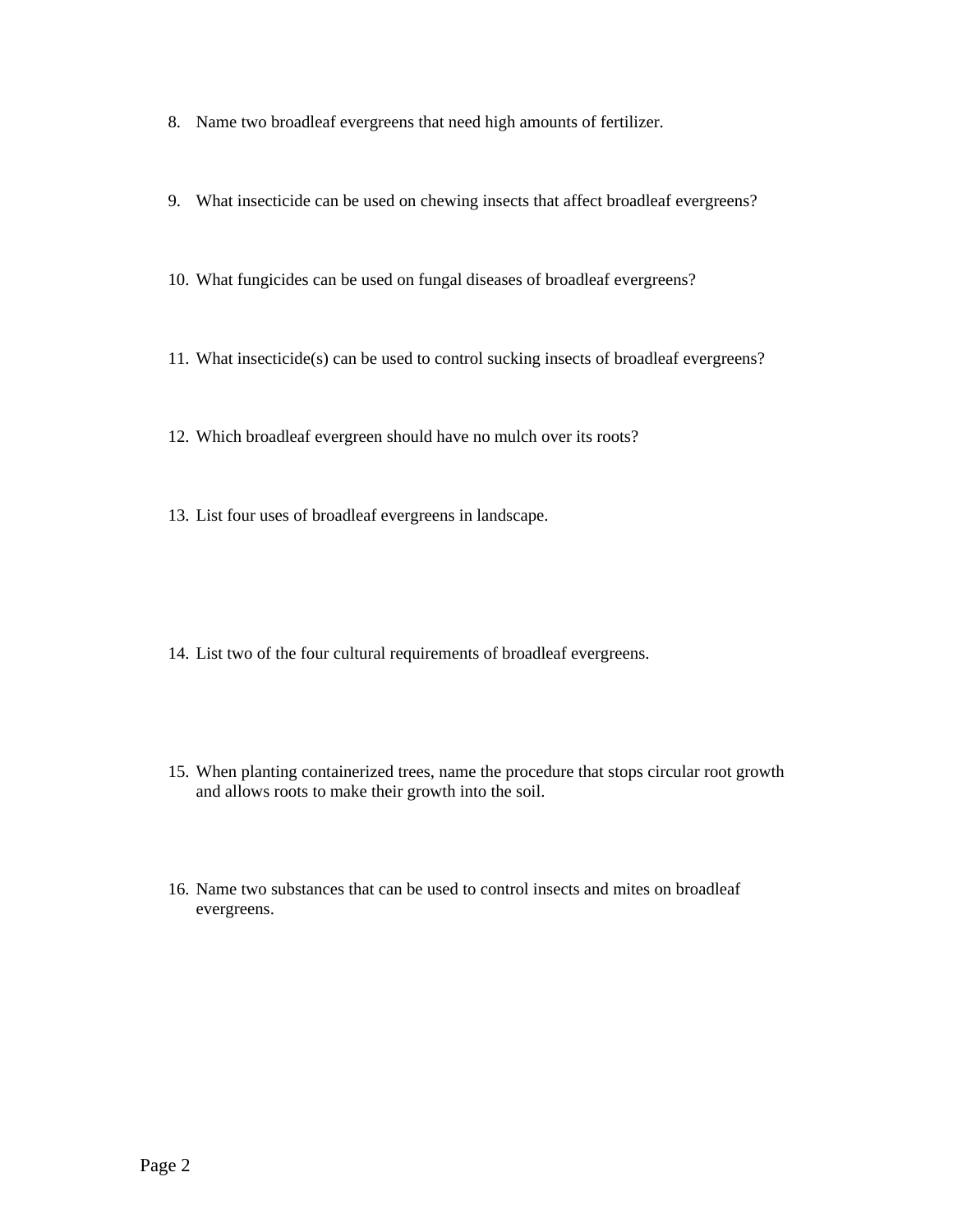17. Describe the signs of fungus on a broadleaf evergreen.

- 18. When should bare root deciduous be planted?
- 19. When do container grown trees become root-bound?
- 20. Why must trees be watered well after transplanting?
- 21. The form of a tree is a characteristic that describes?
- 22. What is a '**berm**'?
- 23. Why are trees 'staked' and tied after transplanting?
- 24. What is the rule of thumb when fertilizing broadleaf trees?
- 25. If watering is needed, how much water is required for broadleaf deciduous trees?
- 26. List the three height classifications of deciduous trees.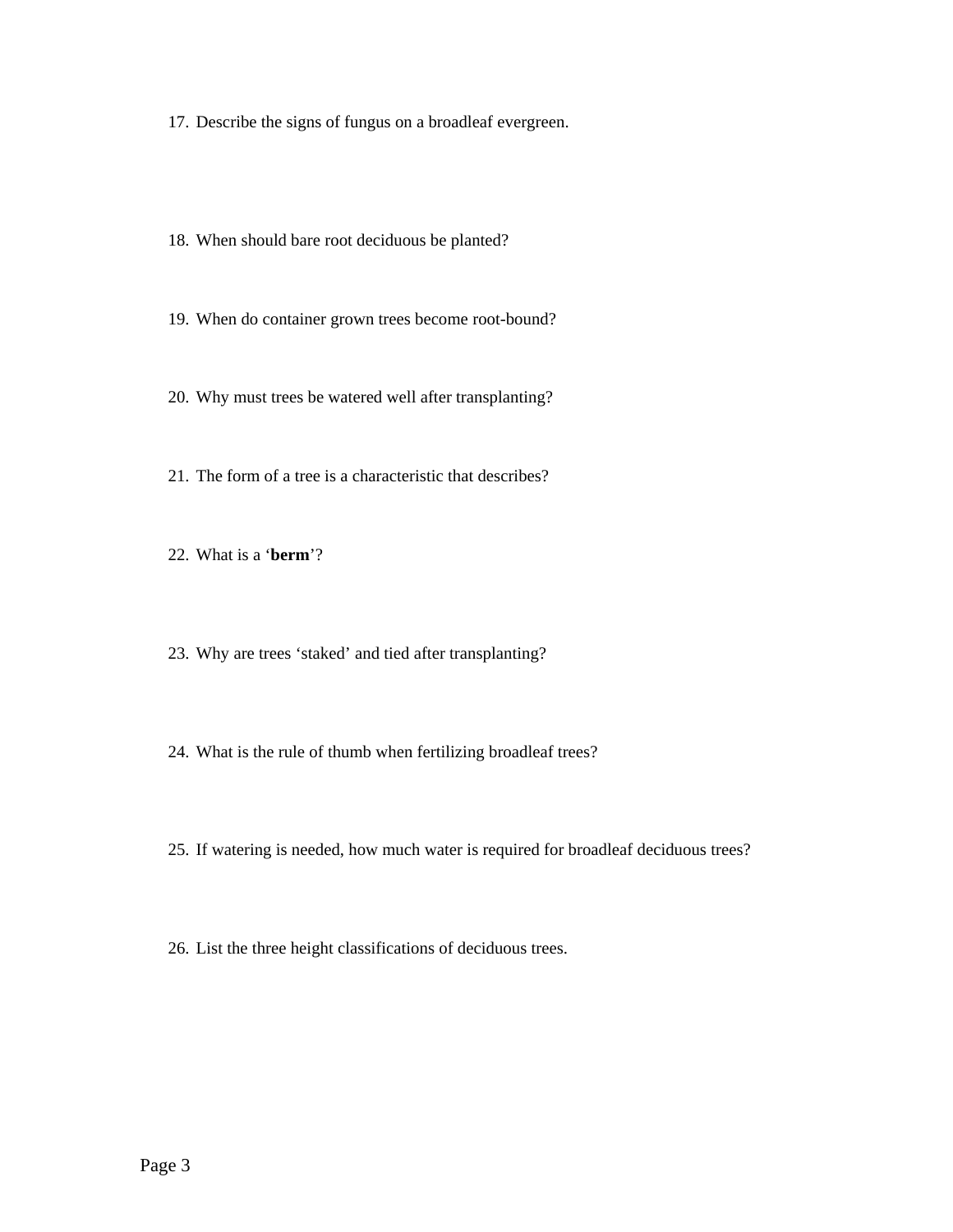- 27. Name the three ways deciduous trees may be purchased.
- 28. Explain the difference between staking and guying a new tree.
- 29. Why is it necessary to wrap the trunk of a newly planted tree?
- 30. When is the 'period of interest' for deciduous shrubs?
- 31. Why prune a deciduous shrub?
- 32. What should be done if the roots of a container grown shrub is twisted around in the container?
- 33. What type of soil is preferred by deciduous shrubs?
- 34. What should be the planting depth of shrubs?
- 35. When should shrubs that bloomed the previous year be pruned?
- 36. When should shrubs that bloomed the current year be pruned?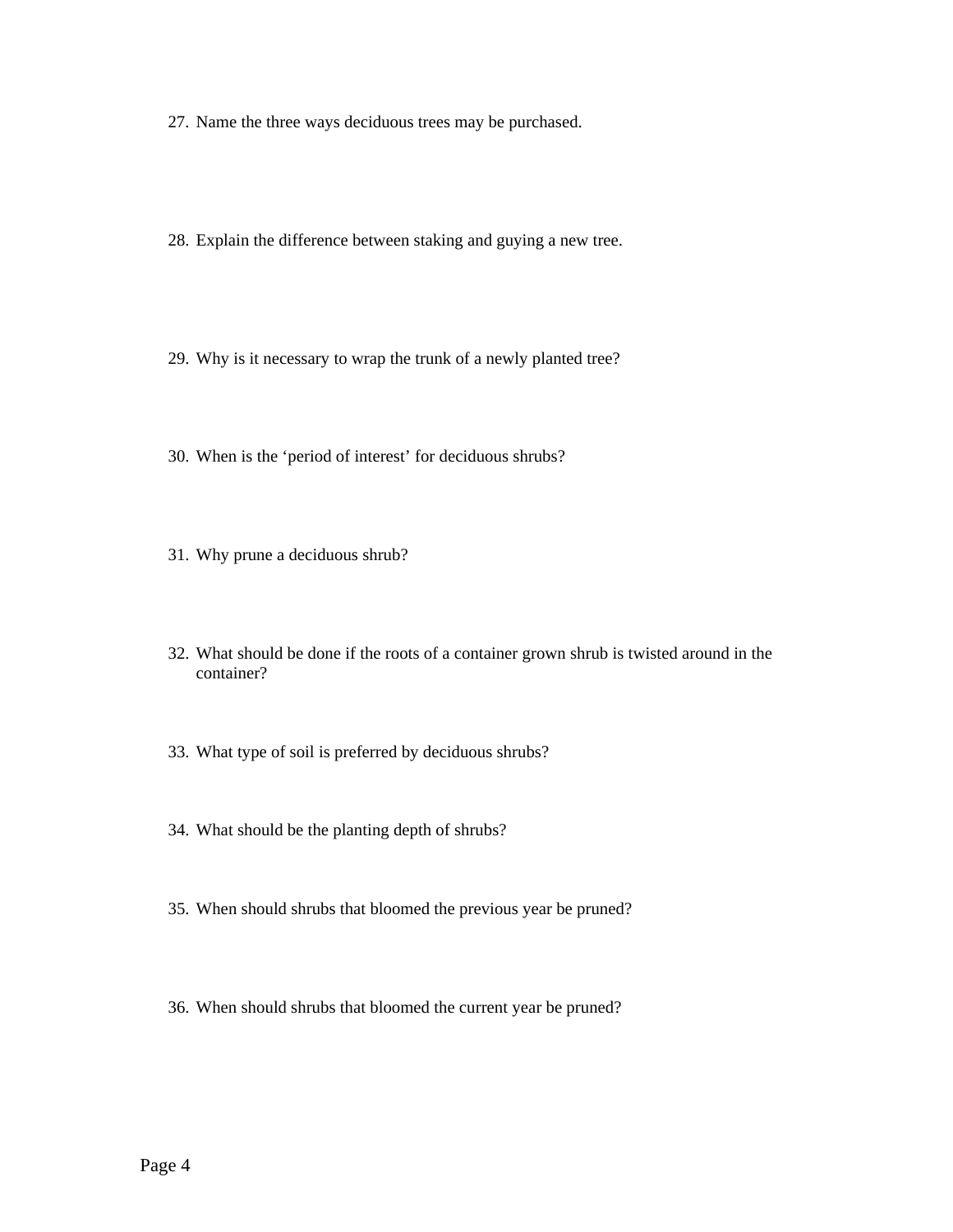List two of the four considerations when selecting deciduous shrubs.

## **Part 2: Vocabulary words to define: Use Quizlet Activity**

- a. Broadleaf --
- b. berm --
- c. dormant --
- d. fungus --
- e. drip line --
- f. mulch --
- g. hardiness --
- h. form --
- i. texture --
- j. ornamental use --
- k. Insecticidal Soap --
- l. Guying --
- m. Rootball --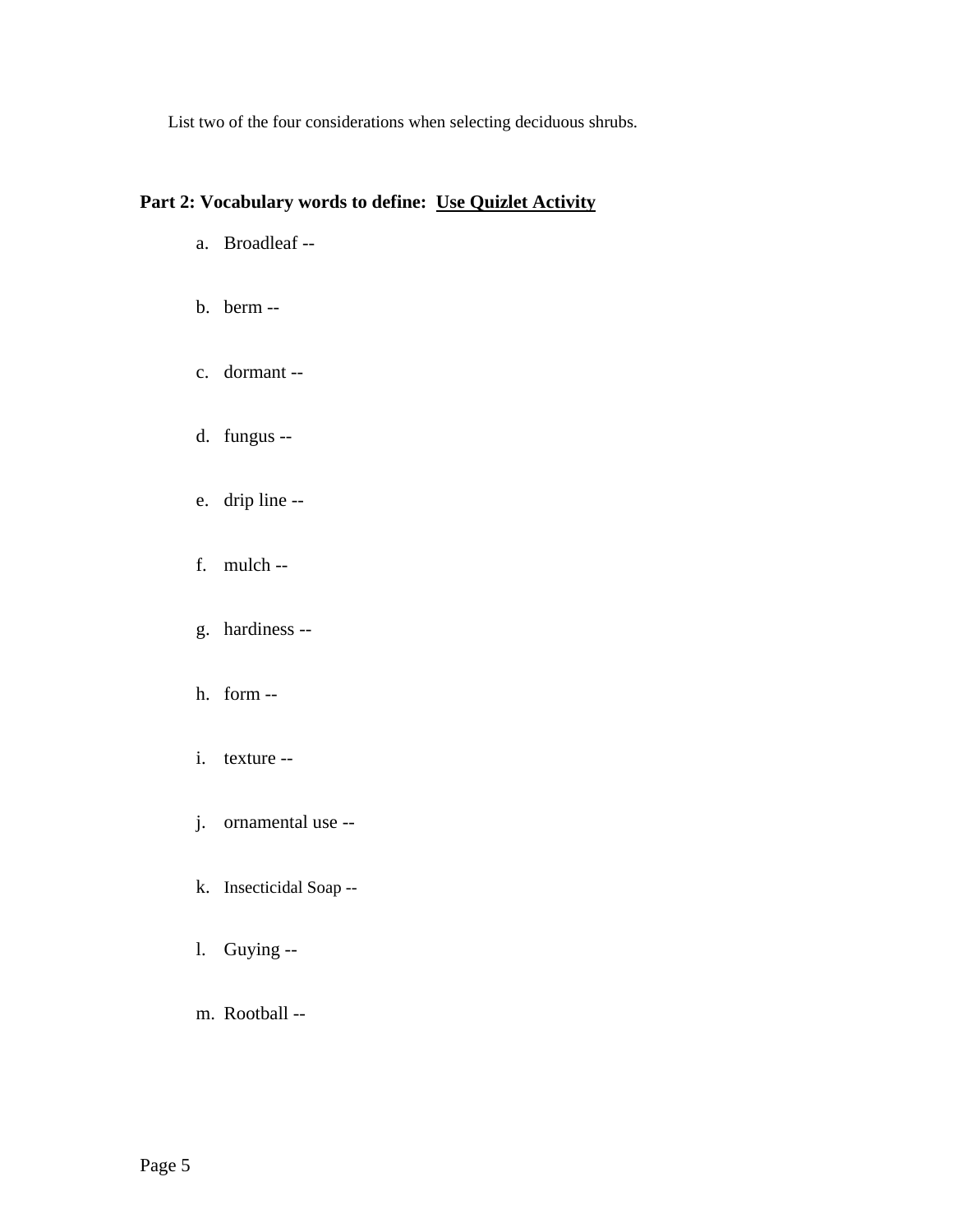- n. Cottonseed meal --
- o. Spreader sticker --
- p. Pecan --
- q. Texture --
- r. Wrapping --

## **PART 3: Plants to identify by scientific name: Use Plant ID Activity**

- Oakleaf Hydrangea --
- Exbury Azalea --
- Little Princess Spirea --
- Korean Spice Viburnum --
- Saucer Magnolia --
- Weeping Japanese Maple --
- Red Maple --
- Flowering dogwood --